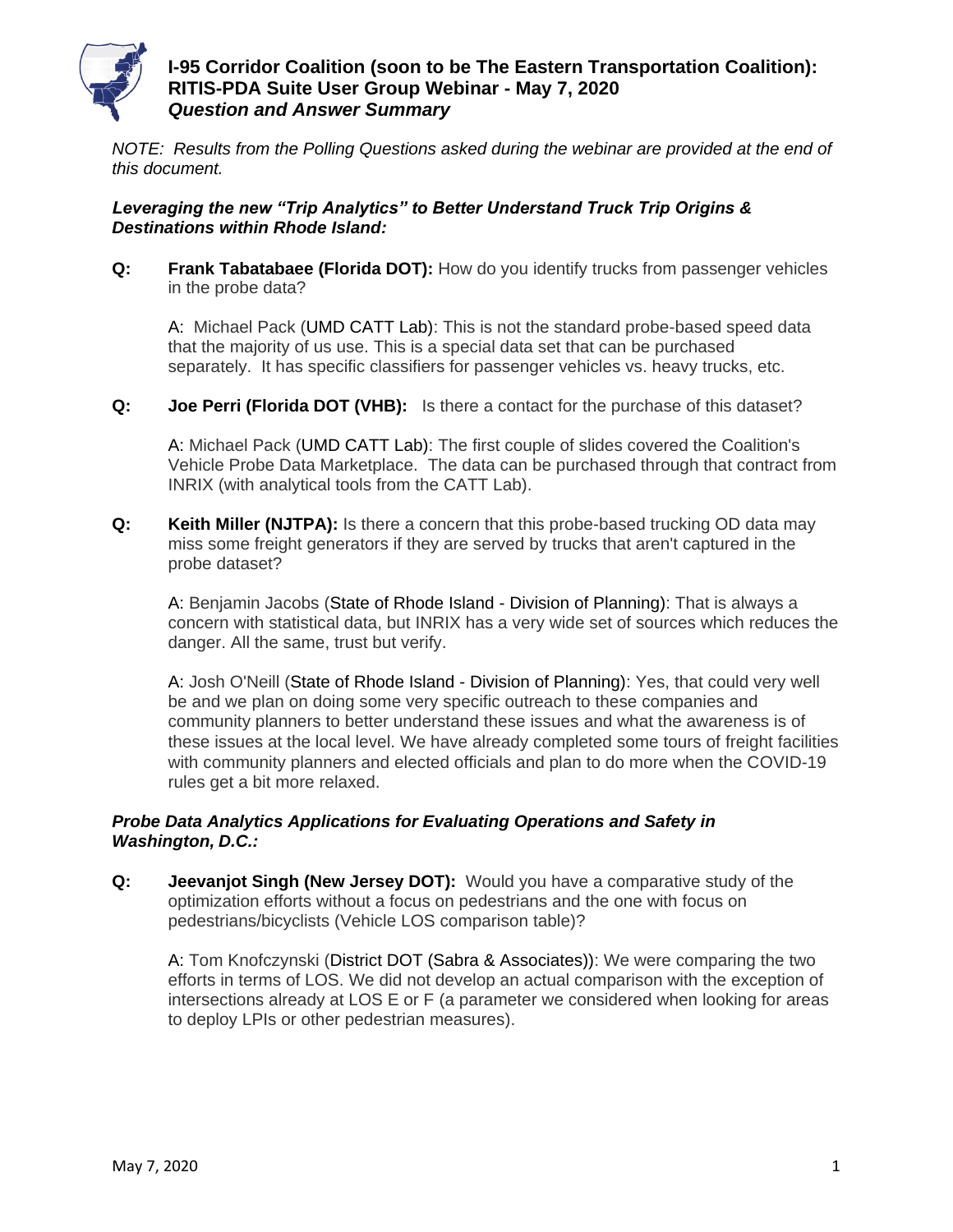

# **I-95 Corridor Coalition (soon to be The Eastern Transportation Coalition): RITIS-PDA Suite User Group Webinar - May 7, 2020** *Question and Answer Summary*

**Q: Keith Miller (NJTPA):** I just got off another webinar talking about safety and COVID-19, where several cities have updated their signal timings to reflect the lower volumes that are experienced during lockdown, which have led to higher speeds and more severe crash outcomes (even as the number of crashes have come down). Is DDOT doing something similar, and if so, using PDA Suite to monitor the impact?

A: Tom Knofczynski (District DOT (Sabra & Associates)): We have been looking into that but in DC our off peak times are usually not that much shorter than peak times and are not timed for peak directions. We are still seeing strong directional traffic. Outside of freeway segments we have not been seeing a major increase in extreme speeding.

**Q: Tejas Kotak (Atlanta Regional Commission):** Is the lost capacity only considering the number of riders/vehicles, or is bicycle/vehicle capacity being considered? What about the change in capacities of the bike/ped networks?

A: Tom Knofczynski (District DOT (Sabra & Associates)): The loss of capacity was only considering the number of vehicles.

**Q: Jeevanjot Singh (New Jersey DOT):** What is the percentage distribution of pedestrian and bicycle traffic with regard to vehicular traffic (before COVID-19 restrictions to during COVID-19 restrictions)? Did the project include a LOS analysis for pedestrians/ bicyclists?

A: Tom Knofczynski (District DOT (Sabra & Associates)): We have not been actively calculating the change in percentage of bikes or pedestrians but from doing some observations on CCTV cameras in the downtown area pedestrian traffic has dropped significantly in the AM/PM as well.

**Q. Jeevanjot Singh (New Jersey DOT):** The reason for not deploying LPIs was vehicular LOS?

A: Tom Knofczynski (District DOT (Sabra & Associates)): That was one of the considerations, it did not necessarily prevent them from being deployed but was taken into consideration with other factors.

### *RITIS and PDA Suite Features – What's New and What's Coming:*

**Q: Monica Zhong (Florida DOT):** Will the COVID-19 Impact Analytics be available to all states?

A: Michael Pack (UMD CATT Lab): Yes. A RITIS log-in is not required to see this analysis.

**Q: Jeevanjot Singh (New Jersey DOT):** When you mention mode - you mean car/transit, right? Do you have the ped/bicycle mode numbers?

A: Michael Pack (UMD CATT Lab): Ped/bike mode is being developed and should be available in another month. Today, we only have vehicle vs. transit.